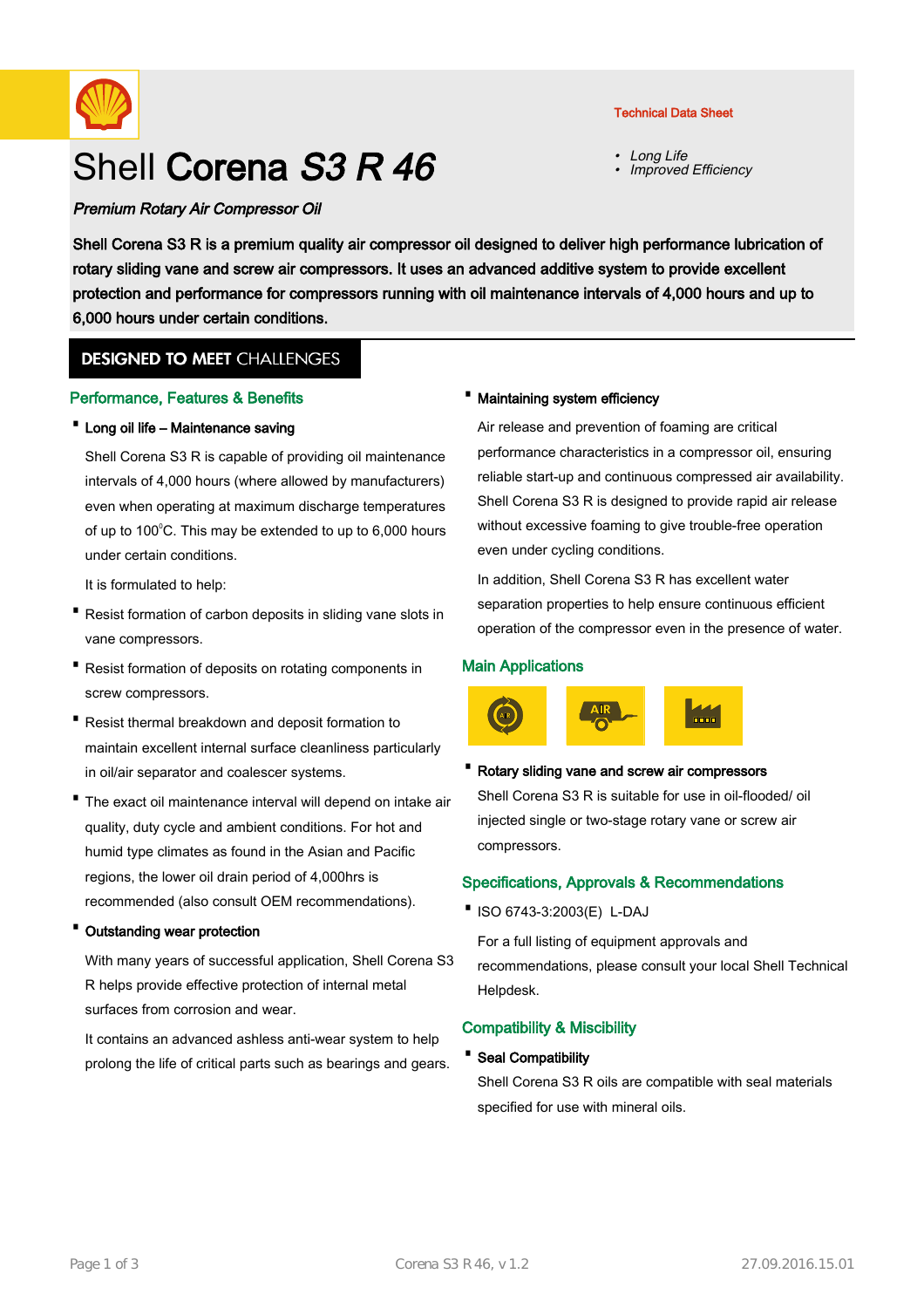# Typical Physical Characteristics

| <b>Properties</b>          |                 |                    | Method            | Shell Corena S3 R 46 |
|----------------------------|-----------------|--------------------|-------------------|----------------------|
| <b>ISO Viscosity Grade</b> |                 |                    | <b>ISO 3448</b>   | 46                   |
| <b>Kinematic Viscosity</b> | $@40^{\circ}$ C | mm <sup>2</sup> /s | <b>ASTM D445</b>  | 46                   |
| <b>Kinematic Viscosity</b> | @100°C          | mm <sup>2</sup> /s | <b>ASTM D445</b>  | 6.9                  |
| <b>Viscosity Index</b>     |                 |                    | <b>ISO 2909</b>   | 105                  |
| <b>Density</b>             | $@15^{\circ}$ C | kg/m <sup>3</sup>  | ASTM D1298        | 868                  |
| Flash Point (COC)          |                 | $^0C$              | <b>ASTM D92</b>   | 230                  |
| <b>Air Release</b>         |                 | minutes            | <b>ASTM D3427</b> | 3                    |
| <b>RPVOT</b>               |                 | minutes            | ASTM D2272        | 700                  |
| <b>FZG Test</b>            |                 | LS Fail            | CEC-L-07-A-95     | 11                   |
| <b>Pour Point</b>          |                 | $^0C$              | <b>ASTM D97</b>   | $-30$                |
| <b>Water Separability</b>  | $@54^{\circ}$ C | minutes            | <b>ASTM D1401</b> | 15                   |

These characteristics are typical of current production. Whilst future production will conform to Shell's specification, variations in these characteristics may occur.

# Health, Safety & Environment

### · Health and Safety

Shell Corena S3 R is unlikely to present any significant health or safety hazard when properly used in the recommended application and good standards of personal hygiene are maintained.

Avoid contact with skin. Use impervious gloves with used oil. After skin contact, wash immediately with soap and water.

Guidance on Health and Safety is available on the appropriate Material Safety Data Sheet, which can be obtained from http://www.epc.shell.com/

## · Protect the Environment

Take used oil to an authorised collection point. Do not discharge into drains, soil or water.

# Additional Information

· Advice

Advice on applications not covered here may be obtained from your Shell representative.